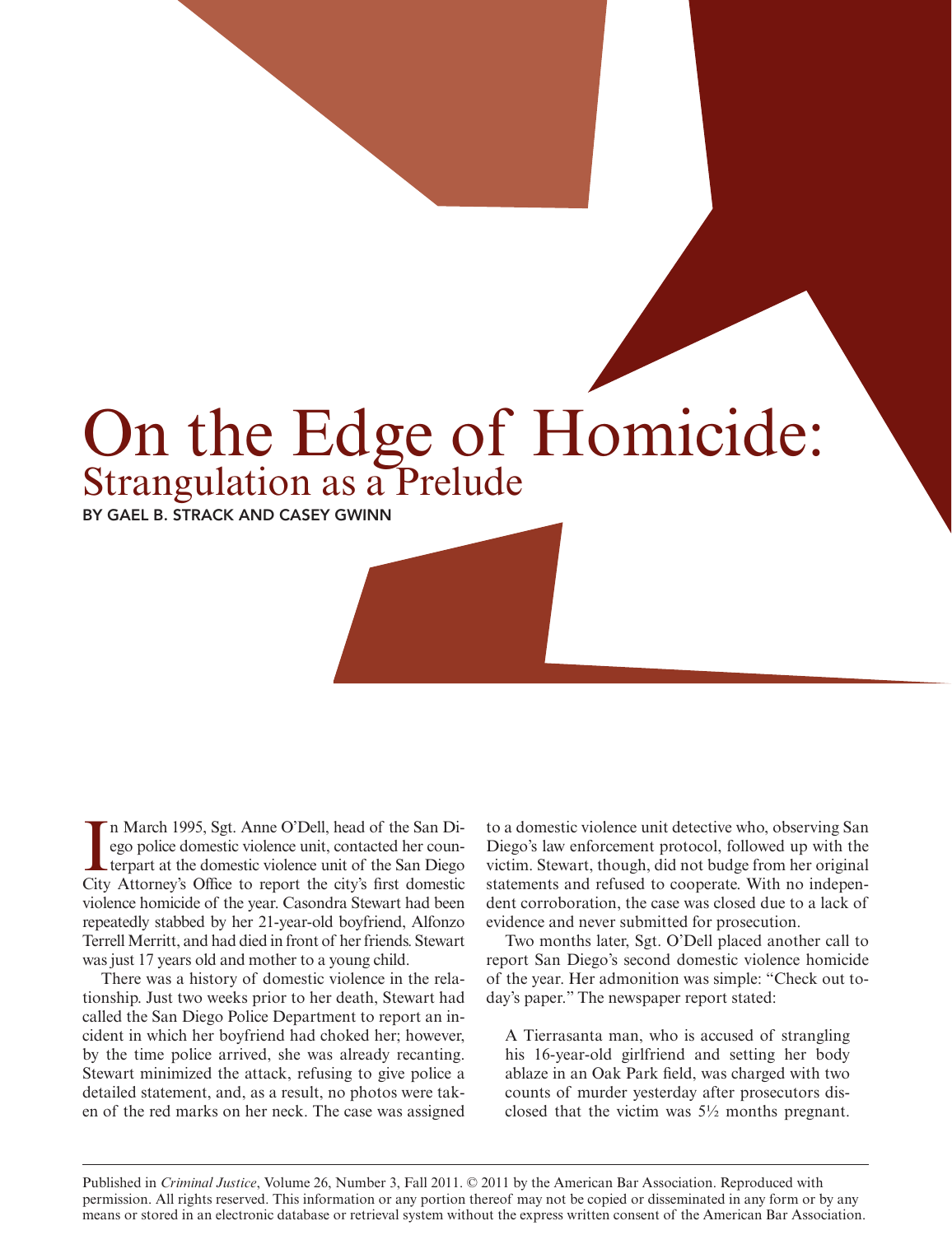Mario Andre Rushing, 18, pleaded not guilty to the murder charges and an arson charge. The body of Tamara Smith was found by firefighters Friday night in a field off Federal Blvd and an autopsy determined she had been strangled.

Rushing was the father of the child Smith had been expecting at the time of her murder—as well as the victim's 11-month-old daughter.

Like Casondra Stewart, Tamara Smith had a history of domestic violence. According to family members, Smith and her boyfriend, Rushing, had had a violent relationship since the eighth grade. They repeatedly broke up and reconciled. San Diego police had responded to at least two disturbance calls. One of those calls resulted in Rushing being arrested for domestic violence, but he was released on his own recognizance. The day Rushing was scheduled to appear for arraignment was the day that Tamara Smith was found dead.

The deaths of Casondra Stewart and Tamara Smith triggered profound changes in San Diego and, ultimately, around the world. The San Diego City Attorney's Office conducted an informal death review to learn what needed to be changed within the school district and the criminal justice system in the hopes that maybe San Diego could prevent the same thing from happening to another victim. While the law enforcement and prosecution protocols for San Diego were followed to a "T," the fact remained that two teenagers with a history of domestic violence were dead, and the informal death review team concluded both were preventable. Jointly, the San Diego City Attorney's Office and the San Diego Police Department determined it was critical to educate front-line police and prosecutors on how to better handle "choking" cases—at the scene and in court. Both Casondra Stewart and Tamara Smith had been "choked" prior to their deaths and neither case had been prosecuted. A better criminal justice response was key. Sadly, it wasn't until their deaths that San Diego came to understand the seriousness and the significance of a "choking" case.

Within 30 days of completing the informal death review, then-San Diego City Attorney Casey Gwinn launched an education campaign, in partnership with

GAEL B. STRACK *is the former assistant city attorney for San Diego and current chief executive officer and cofounder of the Family Justice Center Alliance in San Diego.* CASEY GWINN *is the Alliance's president. Gwinn previously served as San Diego city attorney, and in that post he teamed with law enforcement to establish the nationally recognized San Diego Family Justice Center to address domestic violence, child and elder abuse, and sexual assault. Contact either author through the justice center website at www.familyjusticecenter.com.* 

teen educator Nancy Regas, within the city school district and with county law enforcement. Gwinn called on his domestic violence unit—established 10 years earlier and already a nationally recognized program—under the leadership of Assistant City Attorney Gael Strack, to conduct a study of existing "choking" cases that had been submitted for prosecution. The results of the study were eye-opening. The study revealed that on a regular basis victims had reported being choked, and in many of those cases, there was very little visible injury or evidence to corroborate the "choking" incident. The lack of physical evidence was causing the criminal justice system to treat many "choking" cases as minor incidents, when, in fact, such cases were among the most lethal and violent cases in the system. The city attorney's 1996 study was later published in the *Journal of Emergency Medicine* as "Review of 300 Attempted Strangulation Cases" (2001), but at the time, the findings launched the most comprehensive effort in the United States to educate criminal and civil justice professionals about strangulation. The 1996 San Diego strangulation study has spawned research, protocols, policies, and laws across the country and around the world.

The major findings are now common knowledge:

- most strangulation cases produce minor or no visible injury;
- many victims, however, suffer internal injuries and have documentable symptoms;
- strangulation is a gendered crime—virtually all perpetrators are men (299/300);
- most abusers do not strangle to kill—they strangle to show they *can* kill;
- victims often suffer major long-term emotional and physical impacts; and
- victims of prior attempted strangulation are seven times more likely to become homicide victims.

Today, it is known unequivocally that strangulation is one of the most lethal forms of domestic violence. When a victim is strangled, she is at the edge of a homicide. Unconsciousness may occur within seconds and death within minutes. In *Intimate Partner Violence* (Connie Mitchell ed., Oxford Univ. Press 2009), the authors describe the terms "strangulation," "choking," and "suffocation" (s*ee* ch. 16). These terms are often confused, yet they all lead to asphyxia—a lack of oxygen to the brain. In "strangulation," external compression of the neck can impede oxygen transport by preventing blood flow to or from the brain or direct airway compression. "Choking" refers to an object in the upper airway that impedes oxygen intake during inspiration and can occur accidentally or intentionally. "Suffocation" refers to obstruction of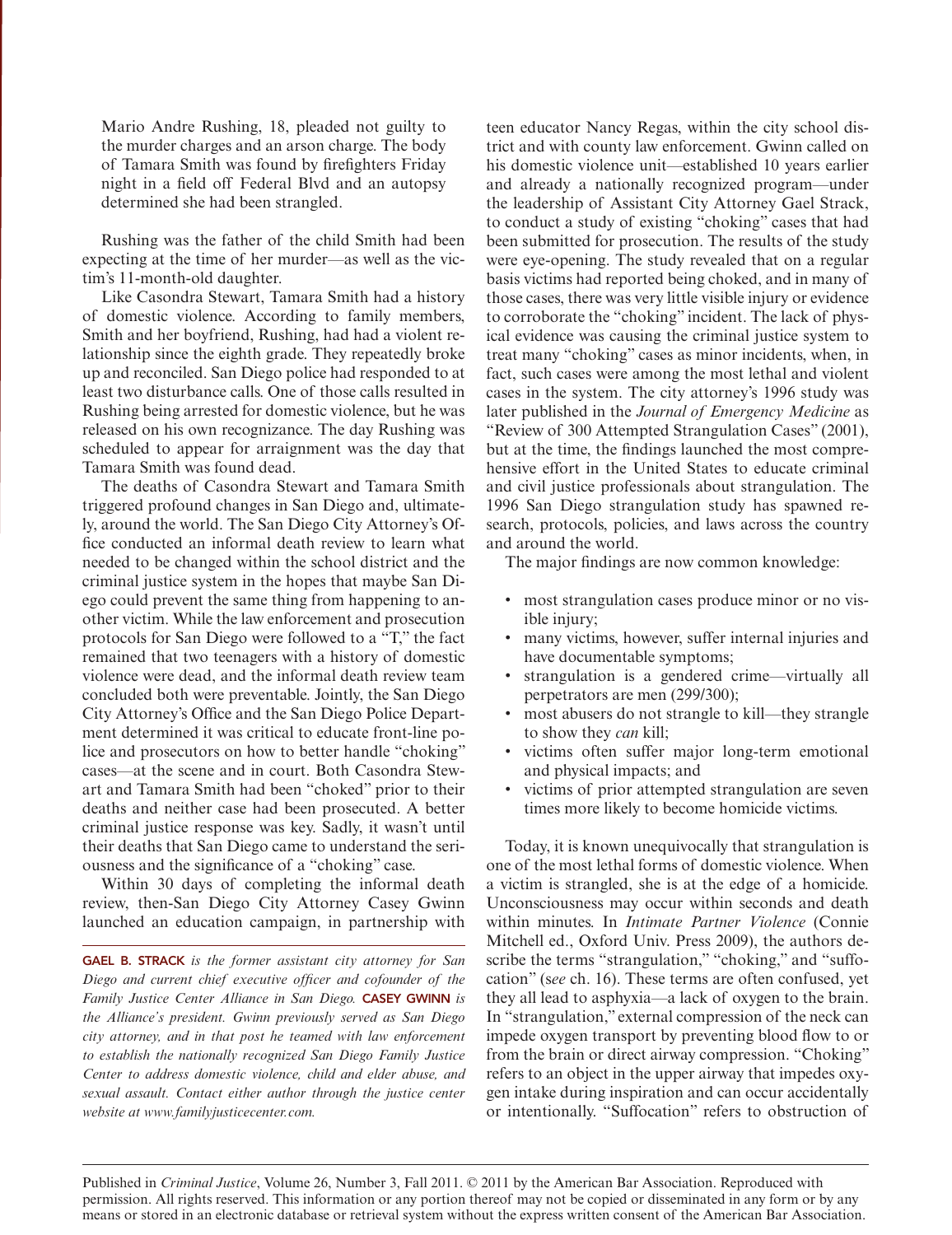## **RESOURCES**

To find out more about strangulation or to receive training through the Strangulation Training Institute, visit the National Family Justice Center Alliance's resource library at www.familyjusticecenter.org.

- • Jacquelyn C. Campbell, *Prediction of Homicide of and by Battered Women in* Assessing Dangerousness: Violence by Batterers and Child Abusers, 96–113 (Sage Publications 1995).
- Gael B. Strack, George E. McClane, and Dean Hawley, *A Review of 300 Attempted Strangulation Cases*  Part I: Criminal Legal Issues, 21 J. EMERGENCY MED., 303 (2001).
- • George E. McClane, Gael B. Strack & Dean A. Hawley, *A Review of 300 Attempted Strangulation Cases Part II: Clinical Evaluation of the Surviving Victim*, 21 J. Emergency Med., 311 (2001).
- • Dean A. Hawley, George E. McClane & Gael B. Strack, *A Review of 300 Attempted Strangulation Cases Part III: Injuries in Fatal Cases*, 21 J. Emergency Med., 317 (2001).
- • Casey Gwinn, George McClane, Kathleen Shanel-Hogan & Gael Strack, *Domestic Violence: No Place for a Smile*, 32 J. Cal. Dental Ass'n 399 (May 2004).
- IACP NAT'L LAW ENFORCEMENT POLICY CENTER. Domestic Violence, Concepts and Issues Paper (June 2006).
- Strangulation Testimony on SB 260 (Angie's Law) before the Wisconsin State Senate Committee on Judiciary and Corrections (Nov. 7, 2007) (statement by Julie Lassa, D-Stevens Point), *available at*

http://legis.wisconsin.gov/lc/comtmats/old/07files/ sb0260\_20071115112500.pdf.

- Kathryn Laughon, Nancy Glass & Claude Worrell, *Review and Analysis of Laws Related to Strangulation in 50 States*, 33 Evaluation Review no. 4, 358 (Sage Publications 2009).
- • Nancy Glass et al., *Non-Fatal Strangulation Is an Important Risk Factor for Homicide of Women*, 35 J. Emergency Med., 329 (2008).
- • Kathryn Laughon, Paula Renker, Nancy Glass & Barbara Parker, *Revision of the Abuse Assessment Screen to Address Nonlethal Strangulation*, 37 J. OBSTETRIC, GYNECOLOGIC & NEONATAL NURSING (JOGNN), 502 (2008).
- • Ellen Taliaferro, Dean Hawley, George McClane & Gael Strack, *Strangulation in Intimate Partner Violence in* Intimate Partner Violence (Connie Mitchell ed., Oxford Univ. Press 2009).
- • Marna Anderson, *Why Strangulation Should Not Be Minimized*, WATCH, Spring 2009 at 1.
- • Nat'l Dist. Attorneys Ass'n, Criminal Strangulation/Impeding Breathing Statutory Compilation for the United States and Its Territories (2010).

Please note: Those in an abusive situation should call the National Domestic Violence Hotline at 1-800-799- SAFE.

the airway at the nose or mouth and can also occur accidentally or intentionally. Therefore, the term "strangulation" should always be used to specifically denote external neck compression. The term "choking" should be reserved for internal airway blockage. When the victim, perpetrator, or witness uses the term "choking," document the statement with quotation marks since, in nearly all cases, they are describing strangulation, not choking. Professionals working in this field should always use the word "strangulation" when referring to external compression of the neck.

Strangulation is, in fact, one of the best predictors for the subsequent homicide of victims of domestic violence. One study showed that the odds of becoming an attempted homicide victim increased by 700 percent, and the odds of becoming a homicide victim increased by 800 percent for women who had been strangled by their partner. (Nancy Glass et al., *Non-Fatal Strangulation Is* 

*an Important Risk Factor for Homicide of Women*, 35 J. EMERGENCY MED. 329 (2008).) The occurrence of strangulation has been reported in 47–68 percent of women who were being assessed for intimate partner violence, and smothering or strangulation has been identified in 25 percent of women killed by an intimate partner. (J. Stephan Stapczynski, *Strangulation Injuries*, 31 Emergency Med. Rep. 193–203 (2010).) These studies clearly show the need for any professional working with victims of intimate partner violence to take strangulation seriously and to educate themselves on local resources and laws. In their practices and in court, legal professionals should make use of risk assessment tools, create personalized safety plans, and improve their screening and documentation of strangulation victims.

Victims may have no visible injuries, yet because of underlying brain damage due to the lack of oxygen during the strangulation assault, they may have serious in-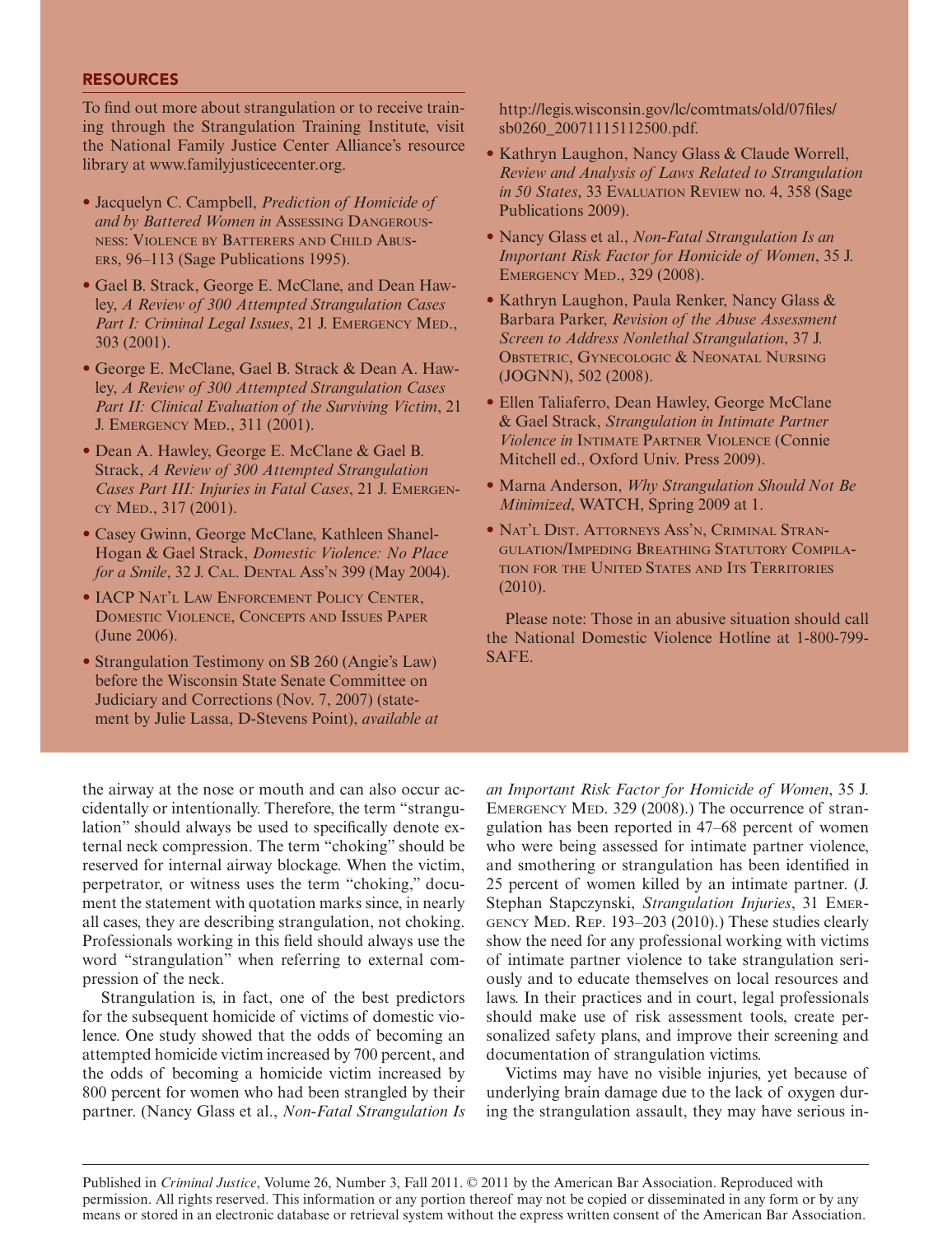ternal injuries or they may die days—even weeks—later. The lack of external injuries and the lack of medical training among domestic violence professionals have led to the minimization of this type of violence, exposing the victims to potentially serious health consequences, further violence, and even death. Not only has strangulation been overlooked in the medical literature, but many states still do not adequately address this violence in their criminal statutes, policies, or responses. Domestic violence perpetrators who use strangulation to silence their victims not only commit a felonious assault but can also be charged for an attempted homicide. Strangulation is a form of power and control that can have a devastating psychological effect on victims in addition to the potentially fatal outcome, which includes the victim committing suicide.

The horrific deaths of Casondra Stewart and Ta-

McClane, and Hawley) steadily expanded to include other doctors, attorneys, forensic nurses, detectives, and prosecutors to help with the training. In 2002, the San Diego Family Justice Center partnered with the Minnesota-based Battered Women's Justice Project to develop a two-day advanced strangulation workshop for domestic violence professionals.

As a result of those early efforts, many strangulation cases are now being elevated for felony-level prosecution due to professionals' understanding of the lethality of strangulation. Police and prosecutors are using existing statutes or working with legislators to create new felony legislation. Currently, 30 states have passed felony strangulation laws with New York, Wyoming, Tennessee, and California being the most recent. States such as Ohio, South Dakota, and Maine have statutes pending or under consideration. Specialized medical forms have been

## *Doctors, forensic nurses, and domestic violence detectives are testifying in courts as expert witnesses on strangulation.*

mara Smith ultimately changed the course of domestic violence history and caused us to recruit experts and improve the criminal justice system's response to the handling of "choking" cases—now referred to as "nearfatal strangulation" cases. The momentum for specialized training has spread nationwide. An initial partnership between the San Diego City Attorney's Office and medical physicians George McClane and Dean Hawley in 1995 started with a simple goal: Train police officers and prosecutors in San Diego on how to improve their investigation and prosecution of "choking" cases.

By 1996, the training curriculum had been shared at statewide conferences and training programs. Former prosecutor Candace Heisler helped the initial partnership to introduce the training to the California District Attorneys Association. Former police officer Ray Bray helped to integrate the strangulation curriculum into police training via California's Commission on Peace Officer Standards and Training. Linda Burger, the thendirector of the Statewide Coalition for Battered Women, invited the San Diego team to train domestic violence and sexual assault advocates across California. In 1997, the training curriculum was shared on a national level through the National District Attorneys Association, the Law Enforcement Television Network (LETN), state domestic violence coalitions, district attorney and law enforcement associations, and other international organizations. The core team of trainers (Gwinn, Strack,

developed to help legal and medical professionals document victim injuries and identify strangulation symptoms. Doctors, forensic nurses, and domestic violence detectives are being utilized as experts and are testifying in court about strangulation. Strangulation training is also being provided at many conferences and included at some regional police training academies, often aided by the strangulation training videos produced in San Diego through partnerships with the LETN (1997) and IMO Productions (2000/2010). In addition, many articles on strangulation have been written by the core team of trainers and others.

The specialized strangulation laws are working and becoming a valuable law enforcement tool to address domestic violence cases, even when the identified offenses are charged as misdemeanors. One recent study on the New York strangulation law by the New York State Division of Criminal Justice Services found 2,003 charges were filed against perpetrators in New York in just the first 15 weeks of the law's passage. Of the filed strangulation cases, 83 percent were misdemeanor charges—only 17 percent were felony filings. Nevertheless, the study found that perpetrators who had previously avoided *any* punishment because of a lack of visible injuries were now facing criminal sanctions for their life-threatening behavior. Researchers concluded, as they have in many states, that the previous gap in the law, between no charges and murder charges, was now being rectified by